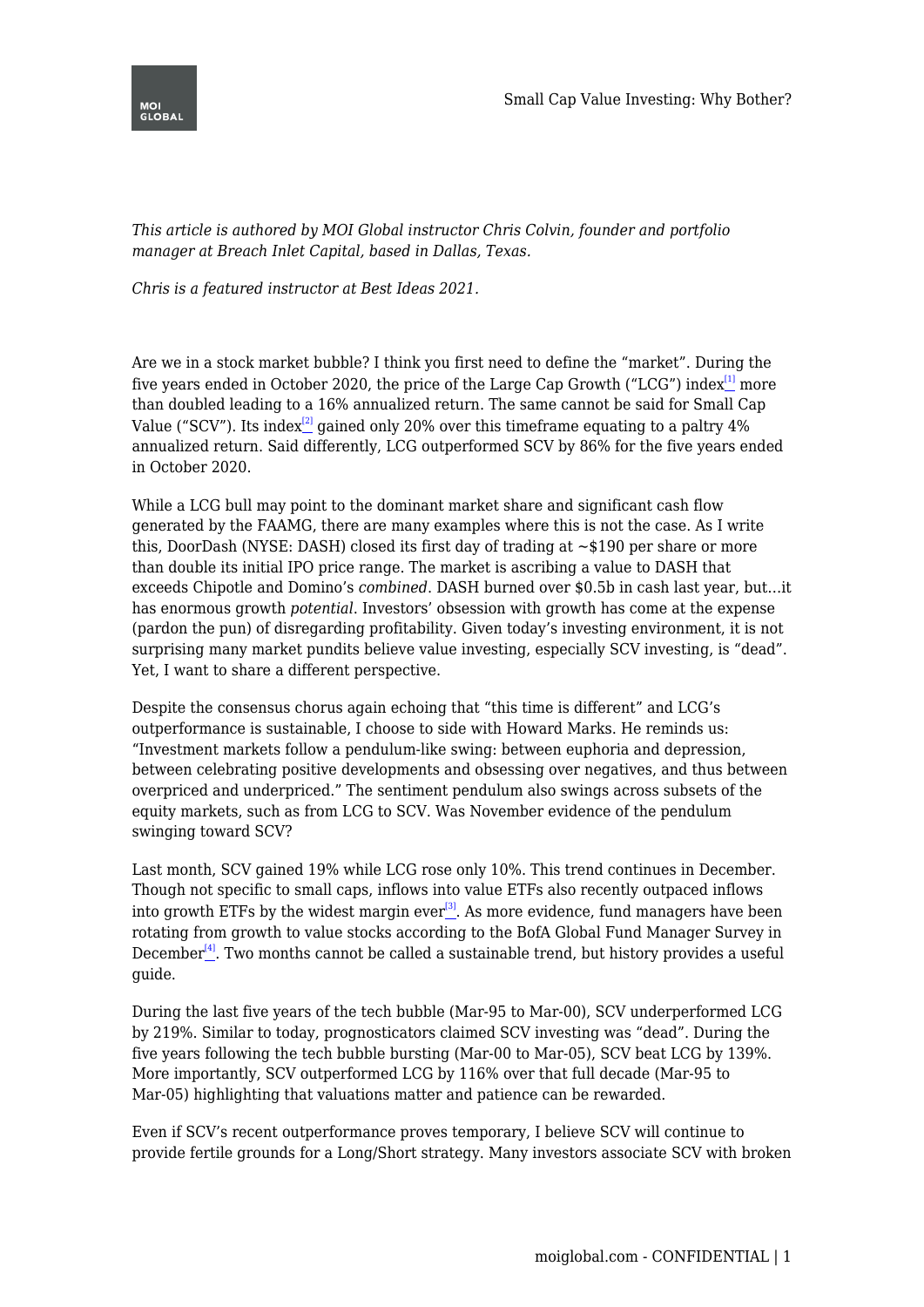

business models and stretched balance sheets. This is partially true and leads to compelling candidates for Short positions. On the flip side, the SCV market also includes industry leaders that dominate niche markets and have long runways to grow. These are the types of companies we target for Long positions. For instance, Rent-A-Center (NASDAQ: RCII) is a member of the SCV index (RUJ). It is a market leader, quadrupled EBITDA in the past three years, and expects to sustain rapid growth through e-commerce & its FinTech platform (Preferred Lease). From February 2017 to October 2020, RCII gained over 250% despite the SCV index (RUJ) falling 2% over that timeframe. Hence, RCII highlights that you can identify rewarding SCV investments even when SCV is broadly "out of favor".

A small cap strategy benefits from the ability to repeatedly exploit a persistent dynamic. Relative to large caps, I believe small caps is a less efficient market because there are far *more* companies covered by far *fewer* sellside and buyside analysts. Also, I think small caps can be more efficiently researched because they are often simpler businesses and provide greater access to senior management. This access is also more critical and meaningful at smaller companies where executives' decisions are often more impactful to value-creation than decisions by executives at large, multi-national conglomerates. In sum, a less efficient market coupled with more efficient research results in small caps being a compelling opportunity set.

Going a step further within small caps, I think focusing on "value" is more attractive than "growth". The primary reason is that many "growth" small caps have limited visibility to generating earnings, which ultimately drives value. Meanwhile, a SCV investor can aim to own companies that are *growing earnings* and thus, increasing intrinsic value. That is our focus for Long positions. Revenue growth without a tangible pathway to profitability is a recipe for disaster. Furthermore, "growth" companies are typically priced at high *revenue* multiples. A "growth" company's share price may have far to fall if growth expectations are not met and there is not an *earnings* yield to provide support.

To conclude, I believe "you can have your cake and eat it too" by investing in companies that are sustainably growing profits yet are trading at "value" multiples (i.e., low price-toearnings). Given the information inefficiencies in small caps, a SCV investor can repeatedly identify such opportunities. I think the prospects for SCV have never been more attractive. If history is any indication, SCV is positioned to materially outperform in the coming years. While we are confident in our ability to compound capital in any market, we would certainly welcome better sentiment towards SCV.

- <span id="page-1-0"></span> $^{[1]}$  $^{[1]}$  $^{[1]}$  Large Cap Growth ("LCG") Index = S&P 500 Growth Total Return
- <span id="page-1-1"></span> $\frac{[2]}{2}$  $\frac{[2]}{2}$  $\frac{[2]}{2}$  Small Cap Value ("SCV") Index = Russell 2000 Value Total Return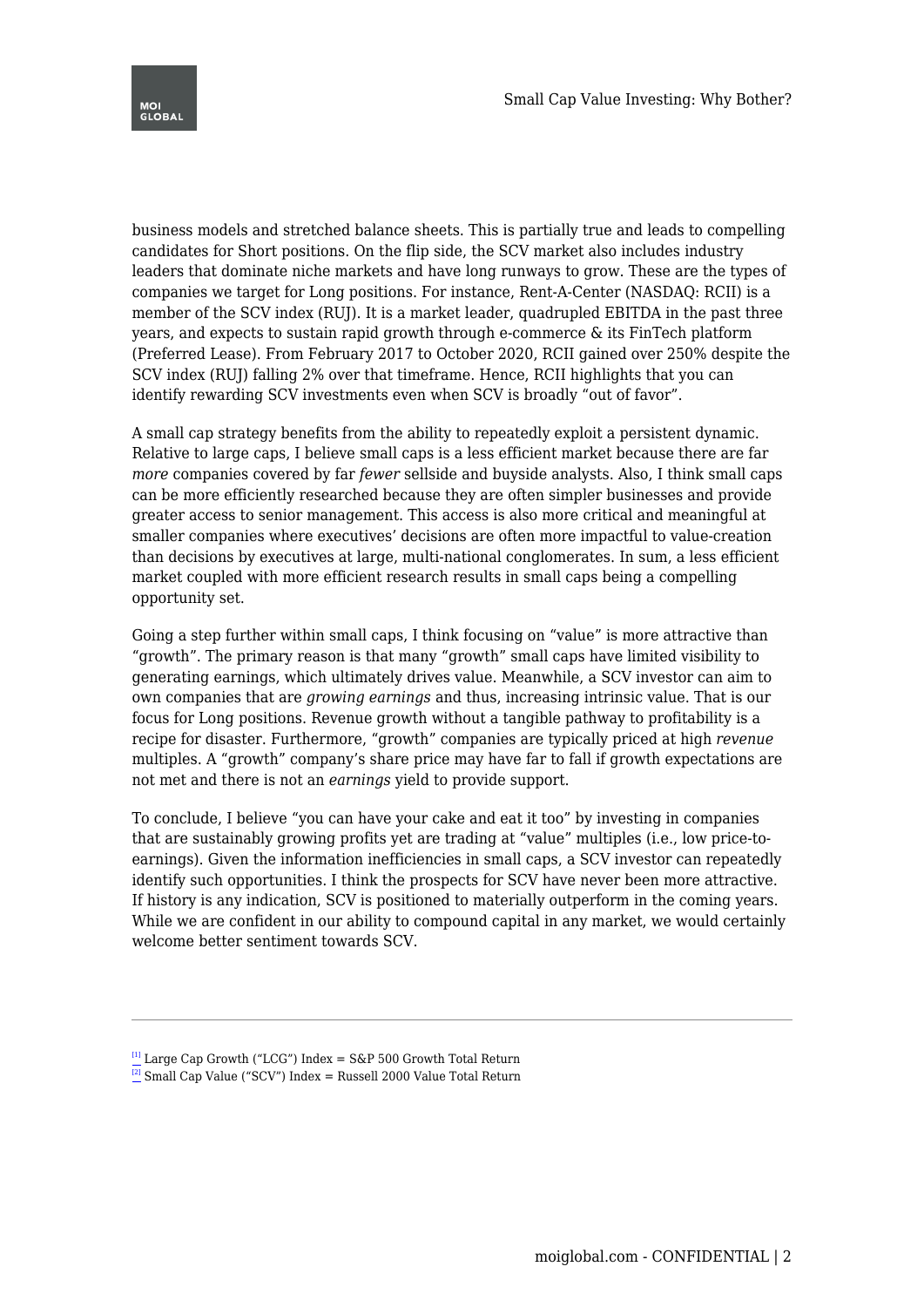

<span id="page-2-0"></span>[\[3\]](#page-0-2)



[\[4\]](#page-0-3)

*Disclosure: Any investments discussed in this letter are for illustrative purposes only and there is no assurance that Breach Inlet Capital will make any investments with the same or similar characteristics as any investments presented. The investments are presented for*